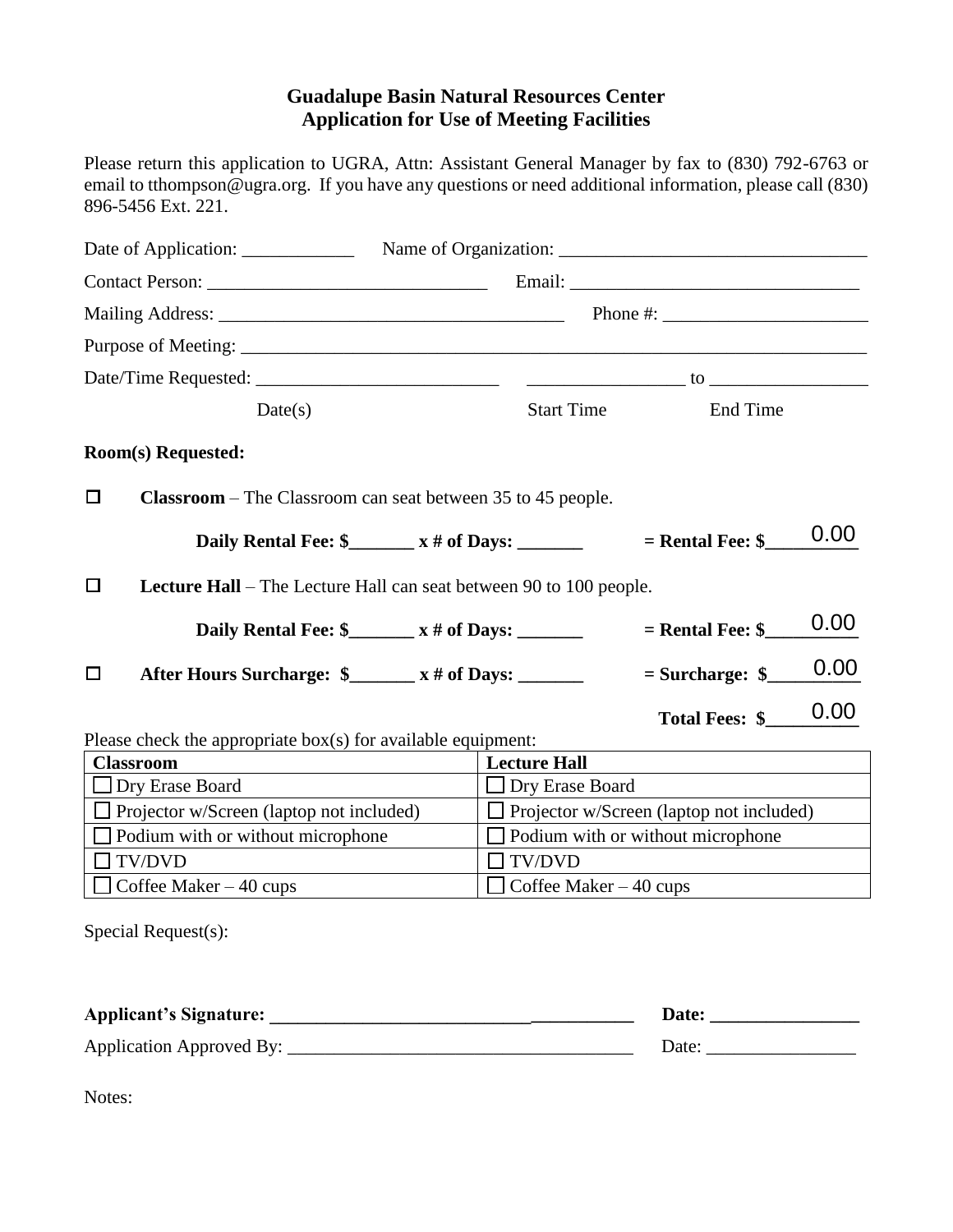# **Guadalupe Basin Natural Resources Center Facility Use Policy**

## **1. Introduction**

The Upper Guadalupe River Authority ("UGRA") has care and custody of the Guadalupe Basin Natural Resources Center (GBNRC). One of the purposes of the Center is to provide the community with a place to meet, especially with respect to the development and protection of natural resources.

Two rooms are available to be reserved by the public for meetings or other gatherings:

- The Classroom; and
- The Lecture Hall

The Classroom can seat approximately 35 to 45 people.

The Lecture Hall is an auditorium style room and can seat approximately 90 to 100 people.

Persons or groups reserving either of these meeting rooms also have access to, and use of, a kitchen, bathrooms, and reasonable parking.

### **2. Reservations**

Reservations may be made on a first come, first served basis. Persons interested in reserving a meeting room should first check on availability with the UGRA Assistant General Manager at 830-896-5445. Persons desiring to reserve a meeting room should submit a complete Application-for-Reservation Form, together with the appropriate Rental Fees to the UGRA at the earliest possible date. Reservations must be made at least twenty-four hours prior to the desired meeting date. Reservation forms are available at UGRA's Office, 125 Lehmann Drive, Suite 100, Kerrville, Texas or by calling (830) 896-5445. Reservations shall be in place when confirmed by the Assistant General Manager after receipt of a complete application and payment of all required fees.

## **3. Availability**

The meeting rooms are normally available from 8:00 a.m. to 5:00 p.m., Monday through Friday, except UGRA holidays. Special arrangements may be able to be made if a meeting room is desired outside of these time frames, but prior approval of UGRA shall be required in all such cases. A surcharge of \$15.00 will be added to any meetings taking place outside of the normal hours.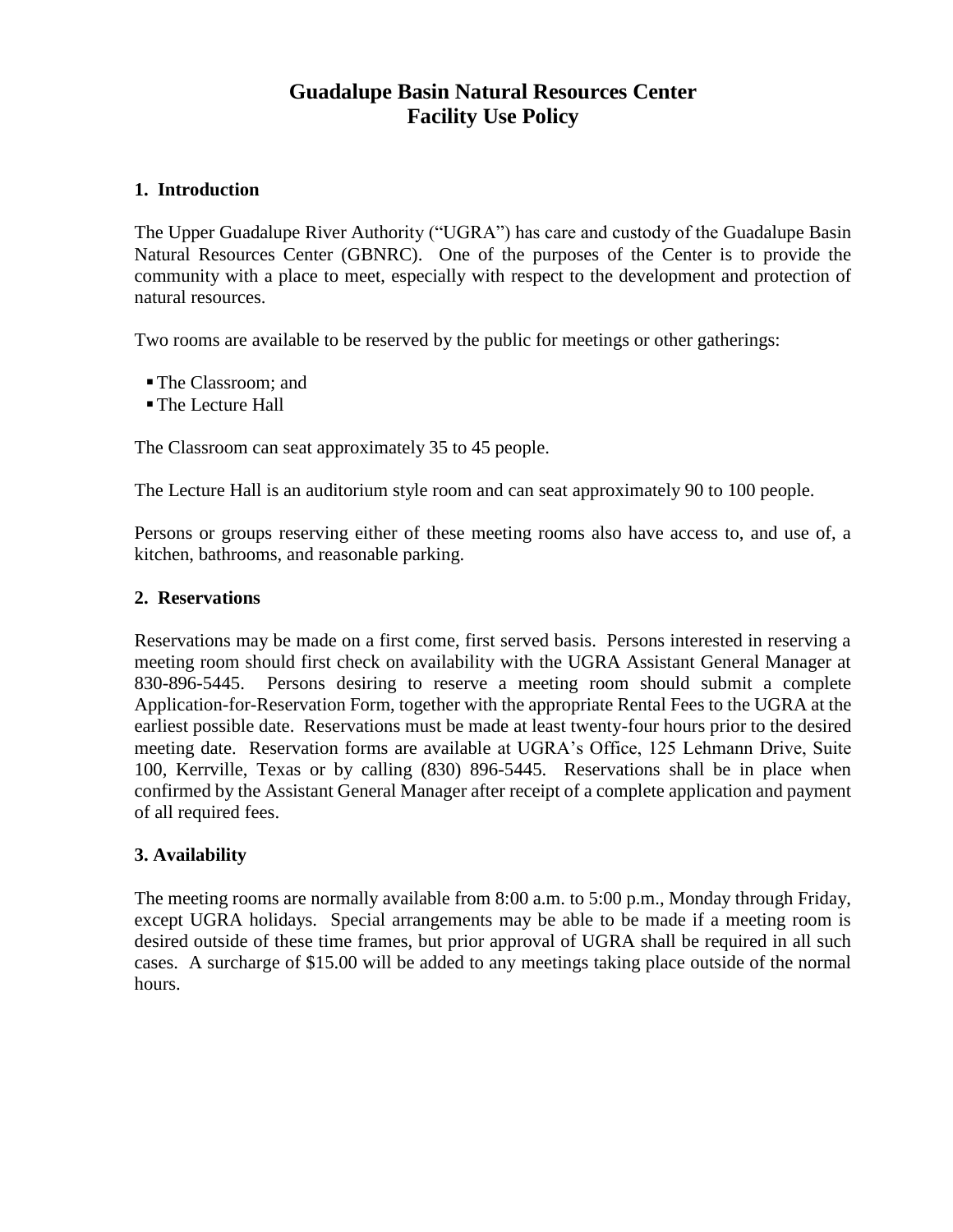## **4. Fees**

In order to offset costs of operating and maintaining the Center, the following fees are charged regardless of the number of hours of actual use per day:

| 1. Lecture Hall<br><b>Regular Rates</b>                                                                                   | Daily Rates<br>\$80.00 |
|---------------------------------------------------------------------------------------------------------------------------|------------------------|
| Meeting of Non-Profit groups<br>on a topic directly related to the<br>development and protection of<br>natural resources. | Daily Rate<br>\$50.00  |
| 2. Classroom<br><b>Regular Rates</b>                                                                                      | Daily Rate<br>\$30.00  |
| Meetings of Non-Profit groups<br>on a topic directly related to the<br>development and protection<br>of natural resources | \$30.00                |

A surcharge of **\$15.00** will be added to any meetings taking place outside of the normal hours. A reservation for three (3) or more consecutive days will receive a 25% discount.

In the event that a reservation is cancelled, the Fee shall be credited toward the next reservation date(s), or forfeited. Any group wishing to cancel a reservation shall give written notice to the UGRA Executive Secretary.

### **5. No Endorsement**

Reservation or use of the GBNRC facility meeting space by any person or group for any purpose shall not constitute UGRA's endorsement of any person, group, cause or event. UGRA makes the meeting rooms available to the public on a nondiscriminatory basis.

### **6. Rules**

The UGRA General Manager has sole discretion to allow or disallow the use of the rooms for any reason. Use of the meeting rooms for official UGRA business shall always take precedence, and UGRA reserves the right to cancel any reservation when use of a meeting room is required by UGRA for official business.

Consumption of alcoholic beverages in the GBNRC facility or on the premises is forbidden.

Smoking is prohibited throughout the entire GBNRC facility.

Refreshment may be served in the Break Room. Users shall provide their own food, drinks, cups, plates, napkins, utensils, etc.